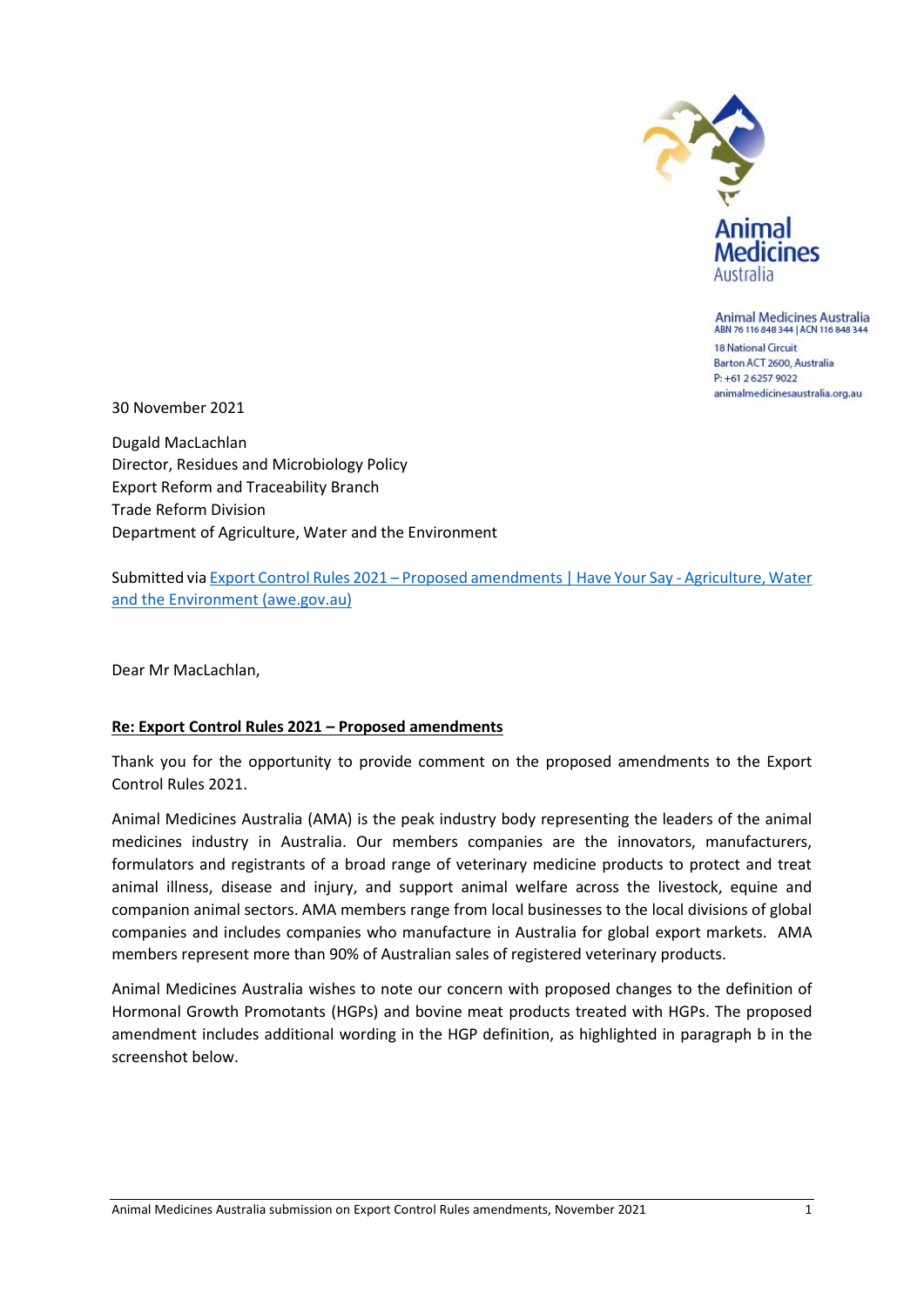## **Schedule 2-Amendment of the Export Control (Meat** and Meat Products) Rules 2021

**Export Control (Meat and Meat Products) Rules 2021** 

## 1 Section 1-5 (definition of HGP)

Repeal the definition, substitute:

**HGP** (short for hormonal growth promotant) means:

- (a) a veterinary chemical product that:
	- (i) contains a substance that is, or a mixture of substances that are, responsible for oestrogenic, androgenic, gestagenic or thyrostatic activity to enhance growth or production in cattle; and
	- (ii) is registered for use for this purpose in Australia under section 14 of the Agvet Code set out in the Schedule to the Agricultural and Veterinary Chemicals Code Act 1994; or
- $(b)$  a veterinary chemical product that contains oestradiol-17 $\beta$  or an ester-like derivative of oestradiol-178.

The proposed changes will capture some reproductive hormone products that have not previously been considered to be HGPs, do not act as growth promotants and are not registered for use as growth promotants. The words 'ester-like derivatives of oestradiol-17b' will also capture oestradiol benzoate or cypionate products, as the proposed definition adds the oestradiol wording after paragraph (a)(ii), and not before. These products are used for reproductive manipulation in cattle; they are not used, nor registered, as HGPs.

If oestradiol products are to be considered HGPs, then AMA is concerned that they may be controlled in the same way as existing HGPs. This would include licensing of all wholesalers, retailers, registrant warehouses and any other locations where these products are held or supplied, licensing of all farms that use them, and reporting of the disposition of every dose.

This would represent a significant change from current policy and practice that has not been discussed with key stakeholders and that will impose a significant administrative burden on the APVMA as well as every manufacturer, supplier and user of oestradiol products. Licensing and reporting requirements would also be extended to production sectors that have previously never been involved in HGP reporting, such as dairy cattle. Further, the consultation documents provide no indication of responsibilities or cost implications for establishing and maintaining such a scheme for these products.

AMA seeks confirmation that this change to the definition of HGPs will not impact licensing and control requirements for products not currently defined as HGPs.

Correspondence from the Export Reform and Traceability Branch, Department of Agriculture, Water and the Environment, notes that the intention of this change is to support the existing European Union Cattle Accreditation Scheme (EUCAS) arrangements for export to EU markets. The prohibition on the use of HGP products, including products containing oestradiol-17β and ester-like derivatives, *will only be applicable to livestock kept on accredited properties that export meat and meat products to EU markets*. Compliance with the new scope of products defined as HGPs under the EUCAS scheme will continue to be managed through the existing regulatory mechanisms.